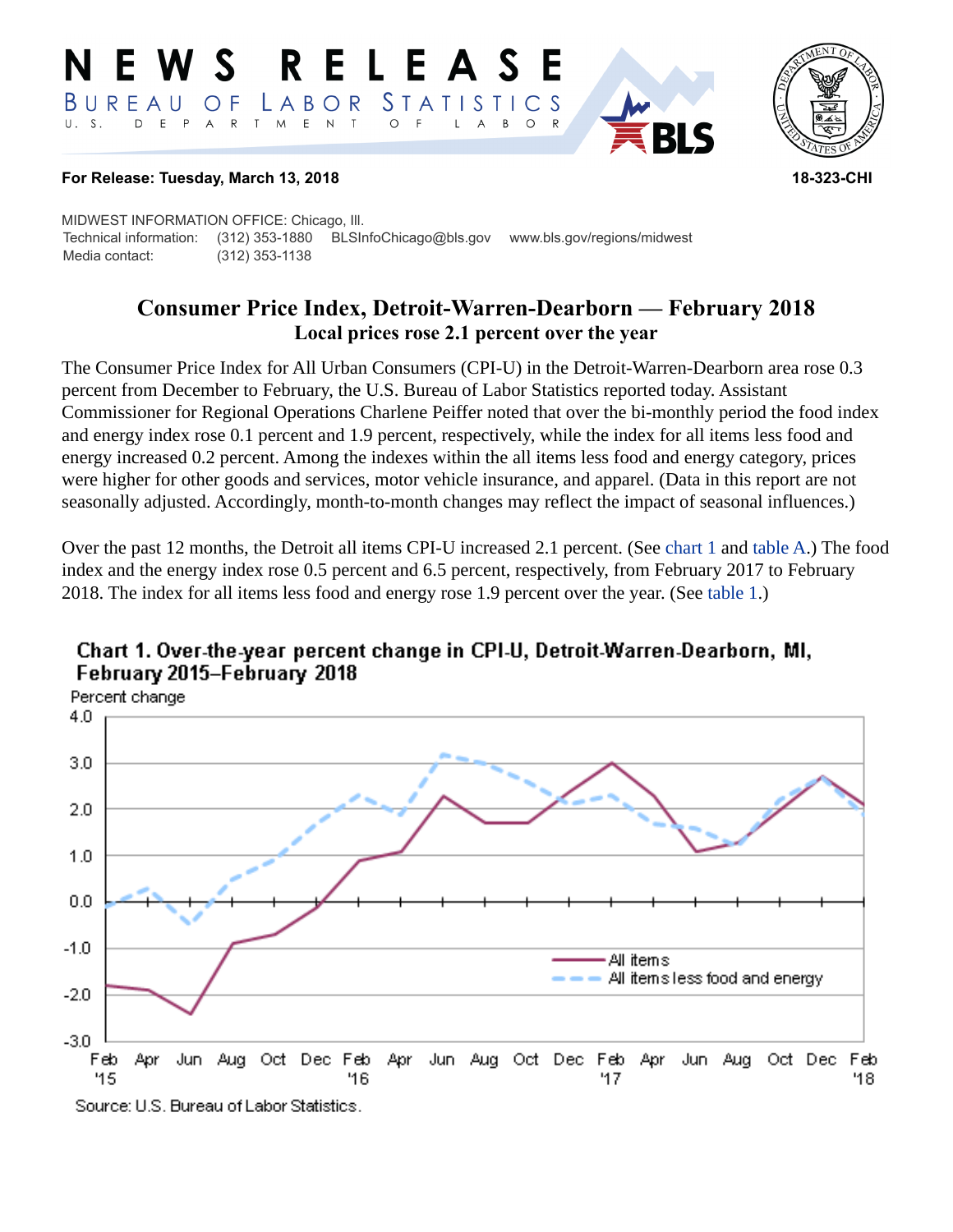## **Food**

Food prices increased 0.1 percent from December to February. Of the two components within the food index, prices for food at home (groceries) fell 0.2 percent and prices for food away from home (restaurant, cafeteria, and vending purchases) were 0.4 percent higher.

Over the year, food prices in the Detroit area were up 0.5 percent. Prices for groceries fell 1.0 percent, while food away from home rose 2.8 percent, from February 2017.

## **Energy**

The energy index for Detroit was 1.9 percent higher from December to February, primarily due to electricity costs rising 5.1 percent. Gasoline prices and utility (piped) gas service costs, increased 0.5 percent and 0.4 percent, respectively, during the same period.

From February 2017 to February 2018, overall energy prices rose 6.5 percent. Gasoline prices increased 13.3 percent over the year. Electricity costs increased 1.5 percent, while utility (piped) gas service costs declined 1.1 percent.

## **All items less food and energy**

The index for all items less food and energy increased 0.2 percent from December to February. Among the index's components, prices were higher for other goods and services (4.1 percent) and apparel (3.1 percent). In contrast, the indexes for shelter and household furnishing and operations declined by 0.3 percent and 1.6 percent, respectively.

Over the year, the index for all items less food and energy rose 1.9 percent. Increases in indexes for shelter (3.9 percent) and medical care (3.7 percent) were major contributing factors.

#### <span id="page-1-0"></span>**Table A. Detroit-Warren-Dearborn, MI, CPI-U 2-month and 12-month percent changes, all items index, not seasonally adjusted**

| Month | 2014    |                 | 2015                     |                 | 2016    |              | 2017    |              | 2018    |              |
|-------|---------|-----------------|--------------------------|-----------------|---------|--------------|---------|--------------|---------|--------------|
|       | 2-month | $12 -$<br>month | $\sum_{i=1}^{n}$ 2-month | $12 -$<br>month | 2-month | 12-<br>month | 2-month | 12-<br>month | 2-month | -12<br>month |
|       |         | 0.7             | $-0.7$                   | $-1.8$          | 0.3     | 0.9          | 0.9     | 3.0          | 0.3     | 2.1          |
|       | 1.3     | 2.0             | 1.2                      | $-1.9$          | 1.4     | 1.1          | 0.7     | 2.3          |         |              |
|       | 0.5     | 1.3             | 0.0                      | $-2.4'$         | 1.2     | 2.3          | 0.0     | 1.1          |         |              |
|       | $-1.0$  | 1.0             | 0.6                      | $-0.9$          | $-0.1$  | 1.7          | 0.1     | 1.3          |         |              |
|       | $-0.1$  | 1.0             | 0.11                     | $-0.7$          | 0.2     | 1.7          | 0.9     | 2.0          |         |              |
|       | $-1.8$  | $-0.1$          | $-1.2$                   | $-0.1$          | $-0.6$  | 2.4          | 0.1     | 2.7          |         |              |

## **The April 2018 Consumer Price Index for Detroit is scheduled to be released on Thursday, May 10, 2018.**

# **Consumer Price Index Geographic Revision for 2018**

In January 2018, BLS introduced a new geographic area sample for the Consumer Price Index (CPI). As part of the new sample, the index for this area was renamed. The indexes using the new structure are published for the first time this month. Additional information on the geographic revision is available at: [www.bls.gov/cpi/additional-resources/geographic-revision-2018.htm](https://www.bls.gov/cpi/additional-resources/geographic-revision-2018.htm).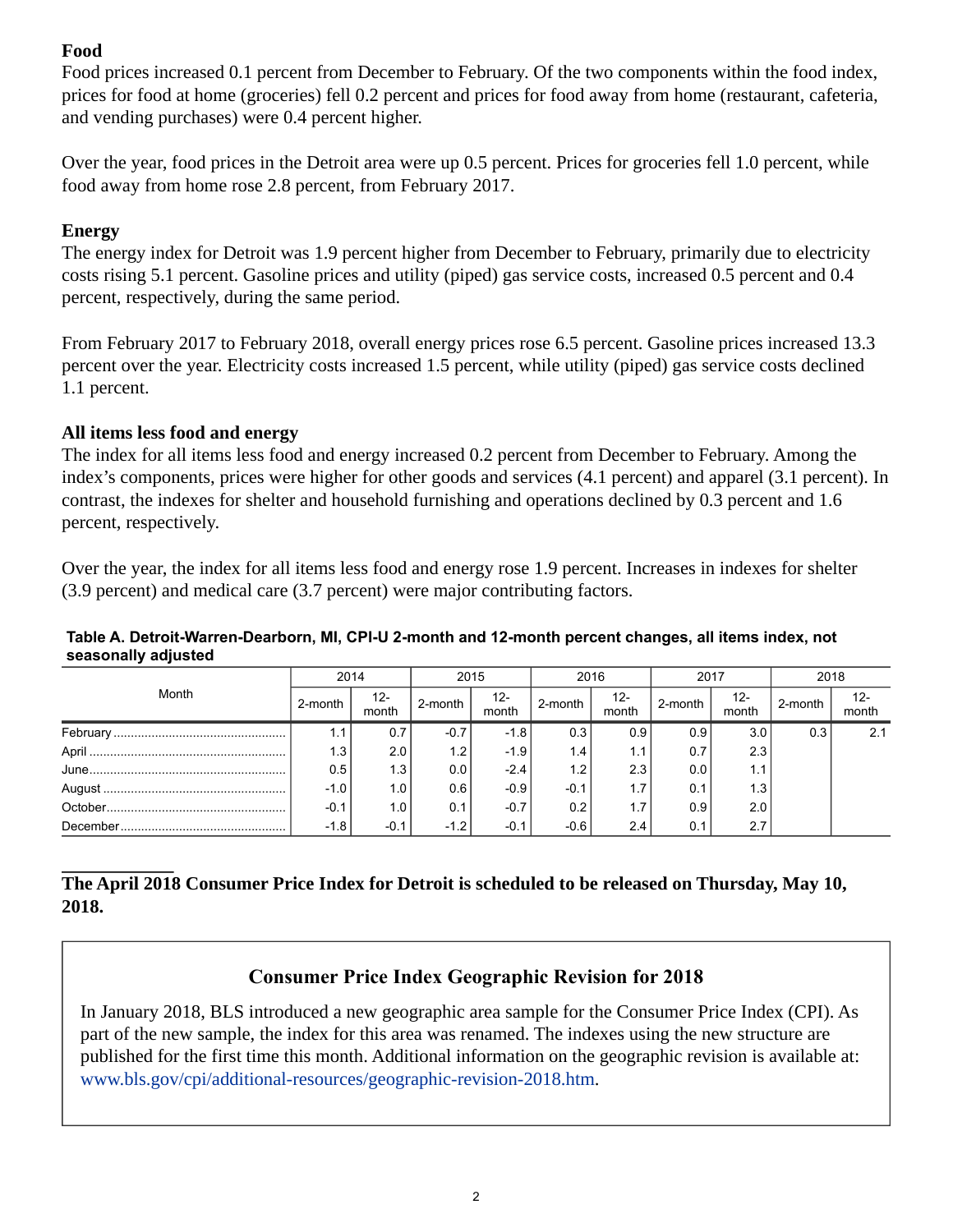## **Technical Note**

The Consumer Price Index (CPI) is a measure of the average change in prices over time in a fixed market basket of goods and services. The Bureau of Labor Statistics publishes CPIs for two population groups: (1) a CPI for All Urban Consumers (CPI-U) which covers approximately 93 percent of the total population and (2) a CPI for Urban Wage Earners and Clerical Workers (CPI-W) which covers approximately 29 percent of the total population. The CPI-U includes, in addition to wage earners and clerical workers, groups such as professional, managerial, and technical workers, the self-employed, short-term workers, the unemployed, and retirees and others not in the labor force.

The CPI is based on prices of food, clothing, shelter, and fuels, transportation fares, charges for doctors' and dentists' services, drugs, and the other goods and services that people buy for day-to-day living. Each month, prices are collected in 75 urban areas across the country from about 5,000 housing units and approximately 22,000 retail establishments--department stores, supermarkets, hospitals, filling stations, and other types of stores and service establishments. All taxes directly associated with the purchase and use of items are included in the index.

The index measures price changes from a designated reference date (1982-84) that equals 100.0. An increase of 16.5 percent, for example, is shown as 116.5. This change can also be expressed in dollars as follows: the price of a base period "market basket" of goods and services in the CPI has risen from \$10 in 1982-84 to \$11.65. For further details see the CPI home page on the Internet at [www.bls.gov/cpi](https://www.bls.gov/cpi) and the BLS Handbook of Methods, Chapter 17, The Consumer Price Index, available on the Internet at [www.bls.gov/opub/hom/pdf/](https://www.bls.gov/opub/hom/pdf/homch17.pdf) [homch17.pdf](https://www.bls.gov/opub/hom/pdf/homch17.pdf).

In calculating the index, price changes for the various items in each location are averaged together with weights that represent their importance in the spending of the appropriate population group. Local data are then combined to obtain a U.S. city average. Because the sample size of a local area is smaller, the local area index is subject to substantially more sampling and other measurement error than the national index. In addition, local indexes are not adjusted for seasonal influences. As a result, local area indexes show greater volatility than the national index, although their long-term trends are quite similar. **Note: Area indexes do not measure differences in the level of prices between cities; they only measure the average change in prices for each area since the base period.**

The **Detroit-Warren-Dearborn, MI, Core Based Statistical Area** covered in this release is comprised of Lapeer, Livingston, Macomb, Oakland, St. Clair, and Wayne Counties in Michigan.

Information in this release will be made available to sensory impaired individuals upon request. Voice phone: (202) 691-5200; Federal Relay Service: (800) 877-8339.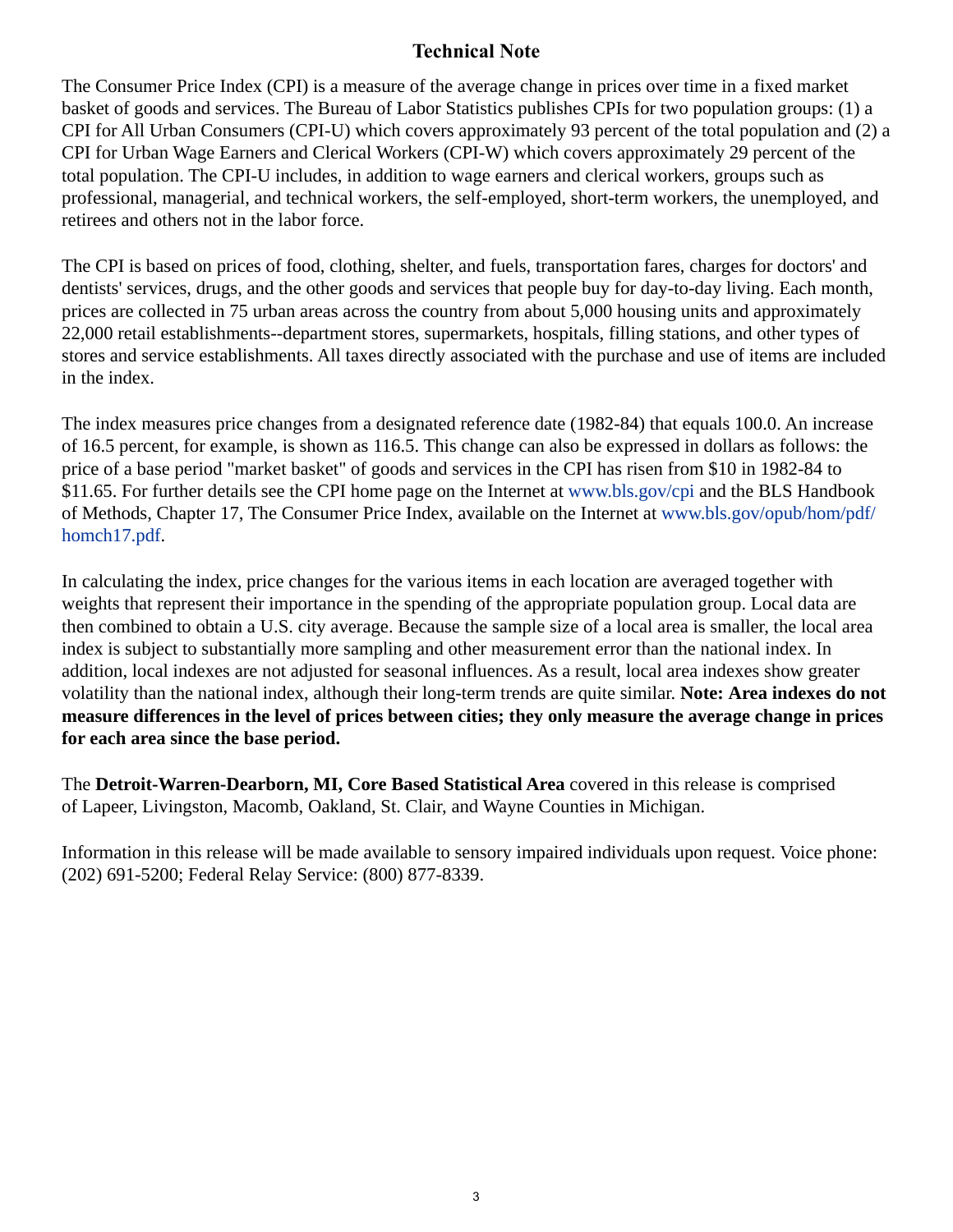#### <span id="page-3-0"></span>**Table 1. Consumer Price Index for All Urban Consumers (CPI-U): Indexes and percent changes for selected periods Detroit-Warren-Dearborn, MI (1982-84=100 unless otherwise noted)**

| Item and Group                               |              | Indexes      |              | Percent change from- |              |              |  |
|----------------------------------------------|--------------|--------------|--------------|----------------------|--------------|--------------|--|
|                                              | Dec.<br>2017 | Jan.<br>2018 | Feb.<br>2018 | Feb.<br>2017         | Dec.<br>2017 | Jan.<br>2018 |  |
| <b>Expenditure category</b>                  |              |              |              |                      |              |              |  |
|                                              | 228.951      |              | 229.715      | 2.1                  | 0.3          |              |  |
|                                              | 680.539      |              | 682.809      |                      |              |              |  |
|                                              | 223.744      |              | 224.108      | 0.6                  | 0.2          |              |  |
|                                              | 223.257      |              | 223.409      | 0.5                  | 0.1          |              |  |
|                                              | 209.786      | 211.025      | 209.373      | $-1.0$               | $-0.2$       | $-0.8$       |  |
| Cereals and bakery products                  | 261.195      |              | 255.487      |                      | $-2.2$       |              |  |
| Meats, poultry, fish and eggs                | 218.563      |              | 218.664      |                      | 0.0          |              |  |
| Dairy and related products                   | 163.769      |              | 166.084      |                      | 1.4          |              |  |
| Fruits and vegetables                        | 223.124      |              | 227.739      |                      | 2.1          |              |  |
| Nonalcoholic beverages and beverage          | 205.049      |              | 199.005      |                      | $-2.9$       |              |  |
|                                              | 191.410      |              | 190.780      |                      | $-0.3$       |              |  |
|                                              | 244.998      |              | 245.947      | 2.8                  | 0.4          |              |  |
|                                              | 224.223      |              | 227.451      | 2.1                  | 1.4          |              |  |
|                                              | 215.691      |              | 215.576      | 2.8                  | $-0.1$       |              |  |
|                                              | 247.615      | 246.987      | 246.961      | 3.9                  | $-0.3$       | 0.0          |  |
| Rent of primary residence(2)                 | 251.310      | 252.432      | 252.758      | 3.6                  | 0.6          | 0.1          |  |
| Owners' equiv. rent of residences(2)(3)      | 246.752      | 246.641      | 246.272      | 4.3                  | $-0.2$       | $-0.1$       |  |
| Owners' equiv. rent of primary               | 246.752      | 246.641      | 246.272      | 4.3                  | $-0.2$       | $-0.1$       |  |
|                                              | 243.359      |              | 249.800      | 1.3                  | 2.6          |              |  |
|                                              | 186.690      | 192.713      | 192.787      | 1.1                  | 3.3          | 0.0          |  |
|                                              | 188.053      | 193.925      | 193.987      | 0.3                  | 3.2          | 0.0          |  |
|                                              | 216.782      | 228.084      | 227.946      | 1.5                  | 5.1          | $-0.1$       |  |
| Utility (piped) gas service(2)               | 145.742      | 146.069      | 146.311      | $-1.1$               | 0.4          | 0.2          |  |
| Household furnishings and operations         | 118.215      |              | 116.345      | $-2.2$               | $-1.6$       |              |  |
|                                              | 115.576      |              | 119.147      | 1.6                  | 3.1          |              |  |
|                                              | 235.390      |              | 235.052      | 4.0                  | $-0.1$       |              |  |
|                                              | 235.887      |              | 235.792      | 4.6                  | 0.0          |              |  |
| New and used motor vehicles(4)               | 106.818      |              | 103.772      |                      | $-2.9$       |              |  |
|                                              | 207.683      |              | 200.445      |                      | $-3.5$       |              |  |
| Used cars and trucks(1)                      | 281.903      |              | 286.294      |                      | 1.6          |              |  |
|                                              | 227.824      | 239.242      | 229.183      | 13.4                 | 0.6          | $-4.2$       |  |
|                                              | 226.396      | 237.950      | 227.568      | 13.3                 | 0.5          | -4.4         |  |
| Gasoline, unleaded regular(5)                | 227.160      | 239.150      | 228.523      | 13.9                 | 0.6          | $-4.4$       |  |
| Gasoline, unleaded midgrade(5)(6)            | 269.610      | 281.416      | 269.741      | 11.4                 | 0.0          | $-4.1$       |  |
| Gasoline, unleaded premium(5)                | 241.674      | 249.852      | 241.139      | 9.4                  | $-0.2$       | $-3.5$       |  |
| Motor vehicle insurance(1)                   | 1,731.555    |              | 1,810.889    |                      | 4.6          |              |  |
|                                              | 438.617      |              | 442.547      | 3.7                  | 0.9          |              |  |
|                                              | 116.340      |              | 117.332      | $-5.0$               | 0.9          |              |  |
| Education and communication(4)               | 142.692      |              | 142.243      | 0.0                  | $-0.3$       |              |  |
| Tuition, other school fees, and childcare(1) | 1,264.326    |              | 1,256.804    |                      | $-0.6$       |              |  |
|                                              | 403.214      |              | 419.863      | 4.1                  | 4.1          |              |  |
| <b>Commodity and service group</b>           |              |              |              |                      |              |              |  |
|                                              | 228.951      |              | 229.715      | 2.1                  | 0.3          |              |  |
|                                              | 175.568      |              | 176.000      | 1.8                  | 0.2          |              |  |
| Commodities less food and beverages          | 150.503      |              | 150.955      | 2.6                  | 0.3          |              |  |
| Nondurables less food and beverages          | 183.848      |              | 186.849      | 5.9                  | 1.6          |              |  |
|                                              | 112.759      |              | 110.628      | $-2.0$               | $-1.9$       |              |  |
|                                              | 283.592      |              | 284.680      | 2.3                  | 0.4          |              |  |
|                                              |              |              |              |                      |              |              |  |